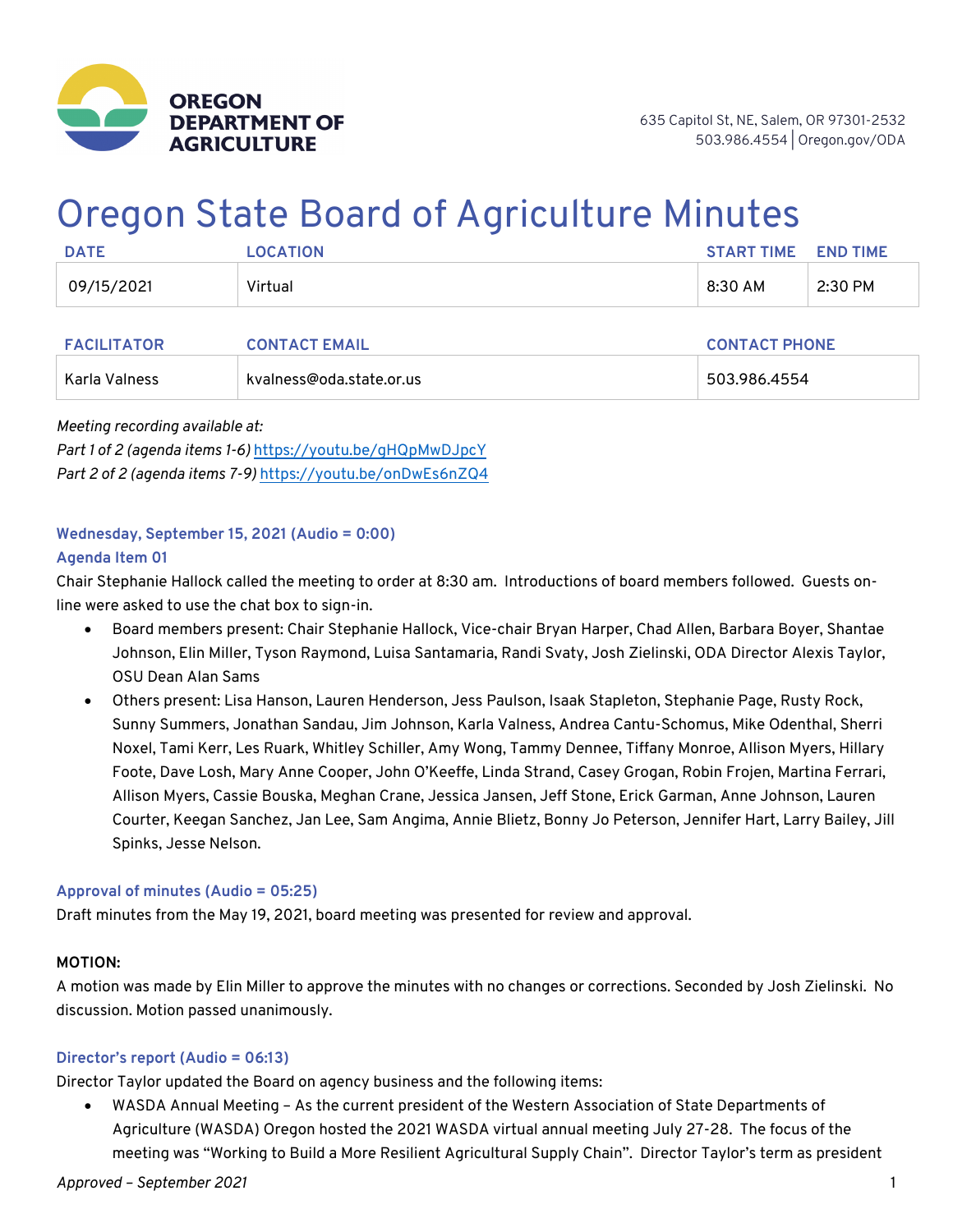ends at the end of September. Also on the meeting agenda was a disaster roundtable discussion with the other western region states and the discussion will continue at the National Association of State Departments of Agriculture (NASDA) annual meeting later this month. Working at the western region and nationally with NASDA to seek federal support for disaster assistance.

- Disaster Roundtable US Secretary of Agriculture Tom Vilsack was in Oregon recently to meet with Governor Brown and industry representatives to discuss the natural disasters and the impacts on the agricultural industry.
- Agency budget the ODA has a strong budget for the 2021-23 biennium; however, the agency will be in a rebuilding mode and working to hire and fill vacant positions that had been left open due to budget cut lists and some new additional positions. ODA Plant Program Director Dr. Helmuth Rogg has retired and to help during the interim, Isaak Stapleton will be the interim Plant Program Director and Food Safety Program Manager Rusty Rock will serve as the interim Food Safety Program Director until those positions can be filled on a permanent basis.
- ODA is working with employees to meet the State vaccination mandate requirements. Employees must submit proof of vaccination or have an approved medical exception, or an exception based on a strongly held religious belief in place by October 18, 2021.
- Director Taylor thanked Stephanie Hallock and Tyson Raymond for eight years of service on the Board.
- Governor Kate Brown's office is currently accepting interest forms for one producer position and one public member position to fill the vacancies left by Stephanie Hallock and Tyson Raymond. The target is to have new members appointed prior to the next Board meeting.

# **Agenda Item 02 – Oregon Department of Agriculture budget and legislative updates (Audio = 15:40)**

Deputy Director Lisa Hanson presented an overview of the ODA 2021-23 Legislatively Adopted Budget with the Board. Deputy Director Hanson also reviewed the ODA 2021-23 Agency Wide Prioritized Program List and explained how this list is used in budget development work at the ODA.

Resource:

- ODA 2021-23 Legislatively Adopted Budget Summary
- ODA 2021-23 Prioritized Program List Agency Wide

# **Agenda Item 03 – Industry Panel – Impacts of natural disasters (Audio = 35:50)**

Industry representatives John O'Keeffe - Oregon Cattlemen's Association - Livestock and feed, Linda Strand, Oregon Raspberry/Blackberry Commission, Casey Grogan, Silver Bells Tree Farm - Christmas trees, Mary Anne Cooper, Oregon Farm Bureau - statewide impact and update on a state-level disaster assistance package spoke to the board about the impacts of natural disasters to their industry sectors and communities. Board members also shared impacts they have experienced and from the communities around the state. Board member Josh Zielinski commented on USDA Secretary Vilsack's visit to Oregon to learn more about the disaster impacts and see some of the damages firsthand.

Many agricultural associations have been working with the Governor's office, Legislative leadership, and our federal delegation to craft state and federal assistance programs and discussing the gaps or policy challenges with existing programs and where farmers may be having difficulty accessing disaster assistance.

# Resource:

- Excessive Heat Damage to Christmas trees in PNW presentation
- Oregon Farm Bureau Oregon Ag Natural Disaster Briefing Paper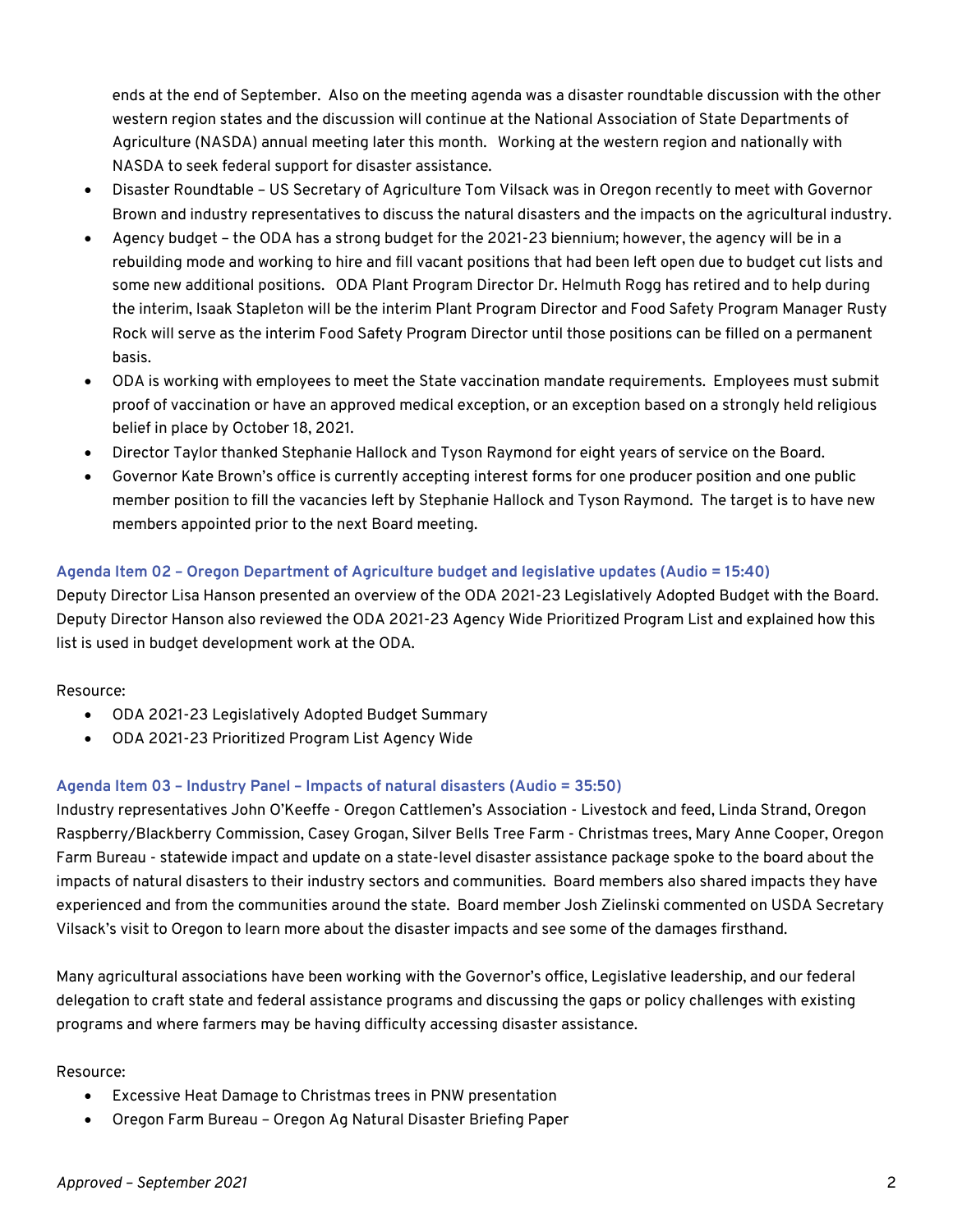### **Agenda Item 04 – Cultivating Change Foundation – OSU Chapter (Audio = 02:06:00)**

Robin Frojen and Martina Ferrari Co-Advisors of OSU's Cultivating Change Foundation Collegiate Affiliate gave an overview of the chapter. OSU's collegiate affiliate chapter is the 5<sup>th</sup> in the nation and the 1<sup>st</sup> west of the Mississippi. The mission of the foundation is to valuing and elevating LGBTQ+ agriculturists through advocacy, education, and community.

The advisors thanked OSU's College of Agricultural Sciences and the Oregon agriculture community for the continued support and look forward to creating opportunities to connect and continue to support the next generation of farmers.

Resource:

• Cultivating Change – OSU Chapter presentation

#### **Agenda Item 05 - Public Comment (Audio = 02:20:55)**

Chair Stephanie Hallock acknowledged the receipt of written comments from four individuals/organizations. Written comments were distributed to board members and posted on the ODA website prior to the meeting.

| <b>Item</b> | <b>Name</b>                      | <b>Topic</b>                           |
|-------------|----------------------------------|----------------------------------------|
| Item 01     | Jennifer Hart                    | Portland Water Bureau proposed         |
|             | <b>Black Gold Springs, LLC</b>   | filtration plant and pipes in prime Ag |
|             |                                  | Land and a rural reserve               |
| Item $02$   | Amy Wong                         | Agenda Item 3 - Impacts of Natural     |
|             | <b>Friends of Family Farmers</b> | <b>Disasters</b>                       |
| Item $03$   | Larry Bailey                     | Portland Water Bureau - Bull Run       |
|             | Multnomah County Farm Bureau     | <b>Filtration Project</b>              |
| Item 04     | Jill Spinks                      | Portland Water Bureau - Bull Run       |
|             | Craig Spinks Nursery, Inc.       | <b>Filtration Project</b>              |

Verbal comments were heard from two individuals/organizations.

| Speaker | Name                                                              | <b>Topic</b>                                                                                                                                                                 |
|---------|-------------------------------------------------------------------|------------------------------------------------------------------------------------------------------------------------------------------------------------------------------|
|         | Lauren Courter<br><b>Cottrell Community Planning Organization</b> | Opposition to the City of<br>Portland's proposed \$1B water<br>filtration facility on 100+ acres of<br>prime farmland in rural<br><b>Multnomah and Clackamas</b><br>counties |
| 2       | <b>Jesse Nelson</b>                                               | <b>Portland Water Bureau</b><br>wanting to convert nearly 100<br>acres of contiguous high value<br>farmland into an industrial<br>complex.                                   |

Resource:

• Agenda Item 05 – Written Public Comments September 2021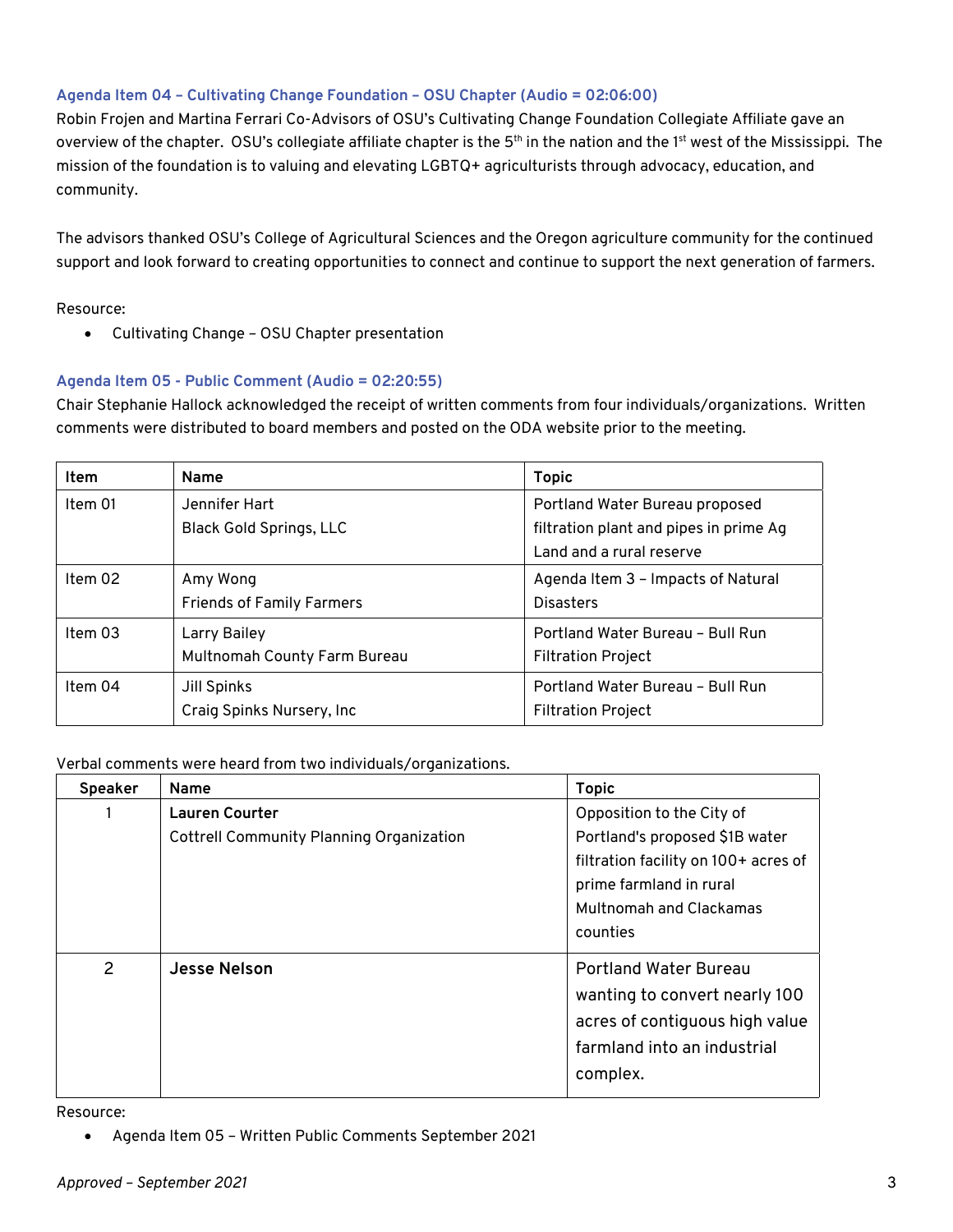#### **Break**

The meeting reconvened at 10:45 am.

# **Agenda Item 06 – Promoting Mental Health, Suicide Prevention and Preventing Substance Use in Oregon (Audio = 02:43:47)**

Allison Myers, OSU College of Public Health & Human Services, Cassie Bouska, OSU College of Agricultural Sciences and Meghan Crane, Oregon Health Authority gave presentations to the board about work being done to better understand the challenges and the programs available to provide resources to promote mental health, suicide prevention and reduce opioid abuse in Oregon.

Even before the pandemic and the other difficult events of 2020 and 2021, mental health, suicide, and substance use disorders have been significant challenges in our communities in Oregon. We have only seen these challenges grow during the COVID-19 public health crisis. COVID-19 has added feelings of isolation onto conditions that already feel very isolating to those who experience them.

ODA received a federal grant to provide funding to OSU for rural mental health outreach and education. We had been hopeful that we would be able to expand that grant to fund additional collaborative work with OSU and OHA, but even though that additional funding was not approved by USDA, we know there are other opportunities to collaborate and support Oregon communities.

#### Resource:

- Coast to Forest Program, OSU College of Public Health & Human Services presentation
- Farmer and Ranch Stress Assistance Network, OSU College of Agricultural Sciences presentations
- Oregon Suicide County List
- Injury and Violence Prevention Programs, Oregon Health Authority

#### **Lunch Break**

The meeting reconvened at 12:30 pm.

#### **Agenda Item 07 – ODA Hemp Program (Audio = 00:01:12)**

Assistant Director Lauren Henderson, ODA Cannabis Policy Coordinator and Michael Odenthal, ODA Hemp Program Manager provided an overview of Hemp in Oregon for the Board. The presentation included an overview, staffing, Farm Bill and 2021 Legislative Session and Enforcement-Operation Table Rock.

As of September 6, 2021, the ODA has 752 registered growers, 392 registered handlers and 7,175 registered acres which is less than last year. The numbers continue to change frequently.

ODA continues to hire additional staff in the Hemp Program to fill the 12 positions in the program including Mike Odenthal as the new Hemp Program Manager. Mike previously served as the lead investigator in the ODA Pesticides Program.

2014 Farm Bill authorized states to develop pilot programs. ODA started issuing hemp registrations in 2015 2018 Farm Bill changed the definition of hemp, created a federal program within USDA, states that want to regulate hemp will submit plans to USDA for review/approval.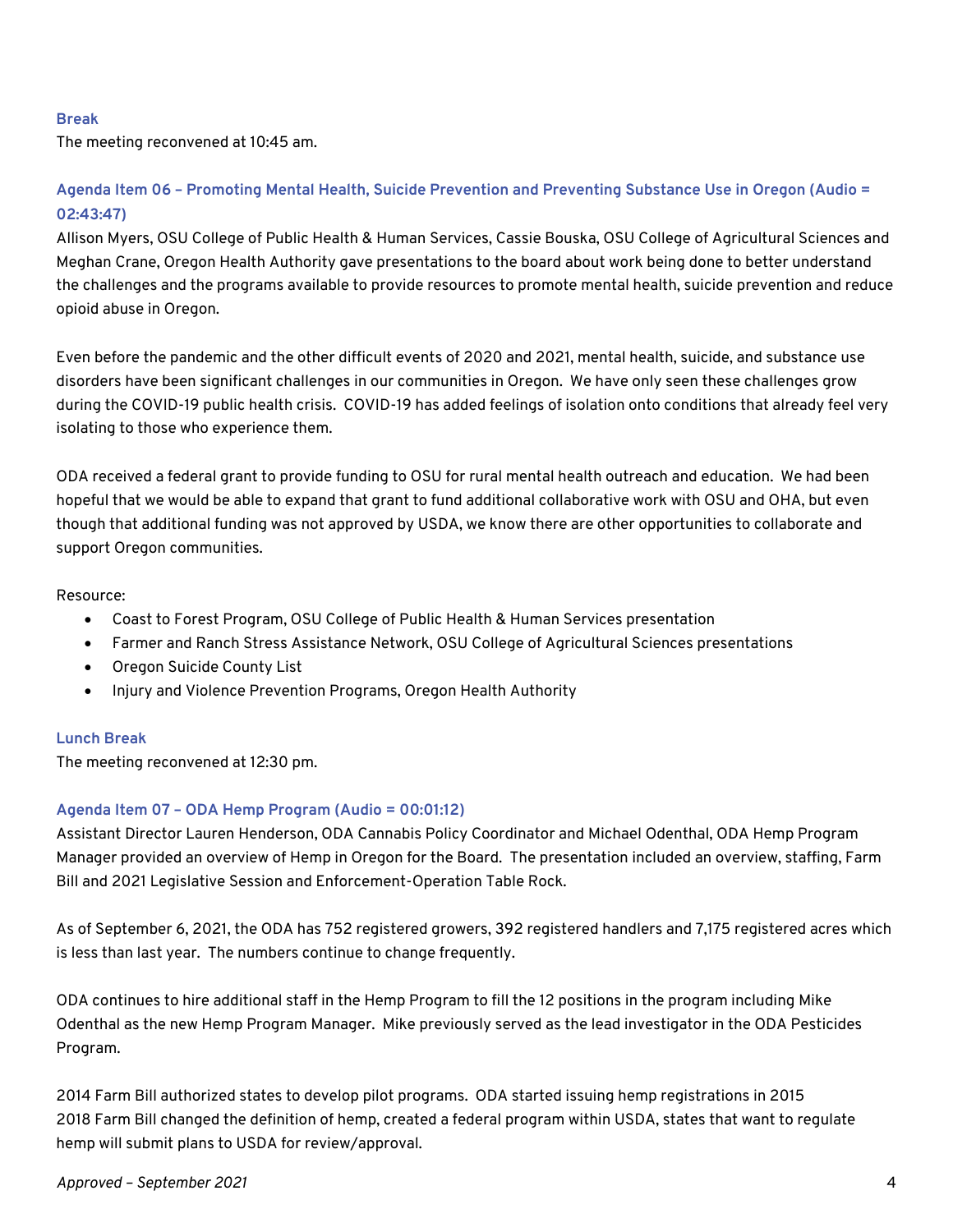During the 2021 Legislative session, HB 3000 provided ODA the authority to meet requirements under USDA final rules to become a 2018 Farm Bill compliant state. The bill also addressed many broad issues related to Cannabis in Oregon.

ODA has filed temporary rules related to the implementing elements of HB 3000 and will facilitate additional rulemaking as necessary.

ODA plans to submit the state plan in late September or early October to USDA.

HB 2284 created a new Oregon Hemp Commission. Commodity Commissions focus on research, education, and nonbranded promotion activities. Recruitment for temporary commissioners will begin in September. The Commission will begin rulemaking in January.

The presentation concluded with Mike Odenthal providing the board with an overview and status update on Operation Table Rock enforcement project in southern Oregon.

#### Resource:

• Hemp in Oregon Overview presentation

#### **Agenda Item 08 – Agriculture in the Classroom (Audio = 01:07:15)**

Executive Director Jessica Jansen of the Oregon Agriculture in the Classroom (AITC) Program provided an overview of the program to the Board. The mission of the program is to help students grow in the knowledge of agriculture, the environment, and natural resources for the benefit of Oregonians today and in the future. The program works primarily with teachers and educators across all education environments in Oregon including K-12, public, private, homeschool, afterschool, extracurricular programs in all 36 counties of Oregon. Major programs include the Lending Library, Activity Kits, Lesson Plans for teachers available on-line, Agricultural Literacy Project, Calendar Art Contest, Get Oregonized history book written for students grades 3-5, and over the past year Virtual Field Trips. During the 2020-2021 school year the AGITC program reached 304,460 students, 4,127 educators and distribute 2,049 activity kits. AITC is a private non-profit organization funded by donations and grants.

#### Resource:

- Oregon Agriculture in the Classroom Presentation
- 2021-22 Oregon AITC Resource Guide

#### **Agenda Item 09 - Board Business (Audio = 1:23:25)**

#### ODA Program Area Reports

Chair Hallock thanked the ODA program areas for the recent quarterly reports prepared for the Board.

#### Resource:

• ODA Program Area Updates to the Board May 2021

#### OWEB Report

Barbara Boyer reported the last OWEB virtual meeting was held on July 27. During the meeting, OWEB announced staffing changes – Executive Director Meta Loftsgaarden has accepted a new position as the Supervisor of the Mt Hood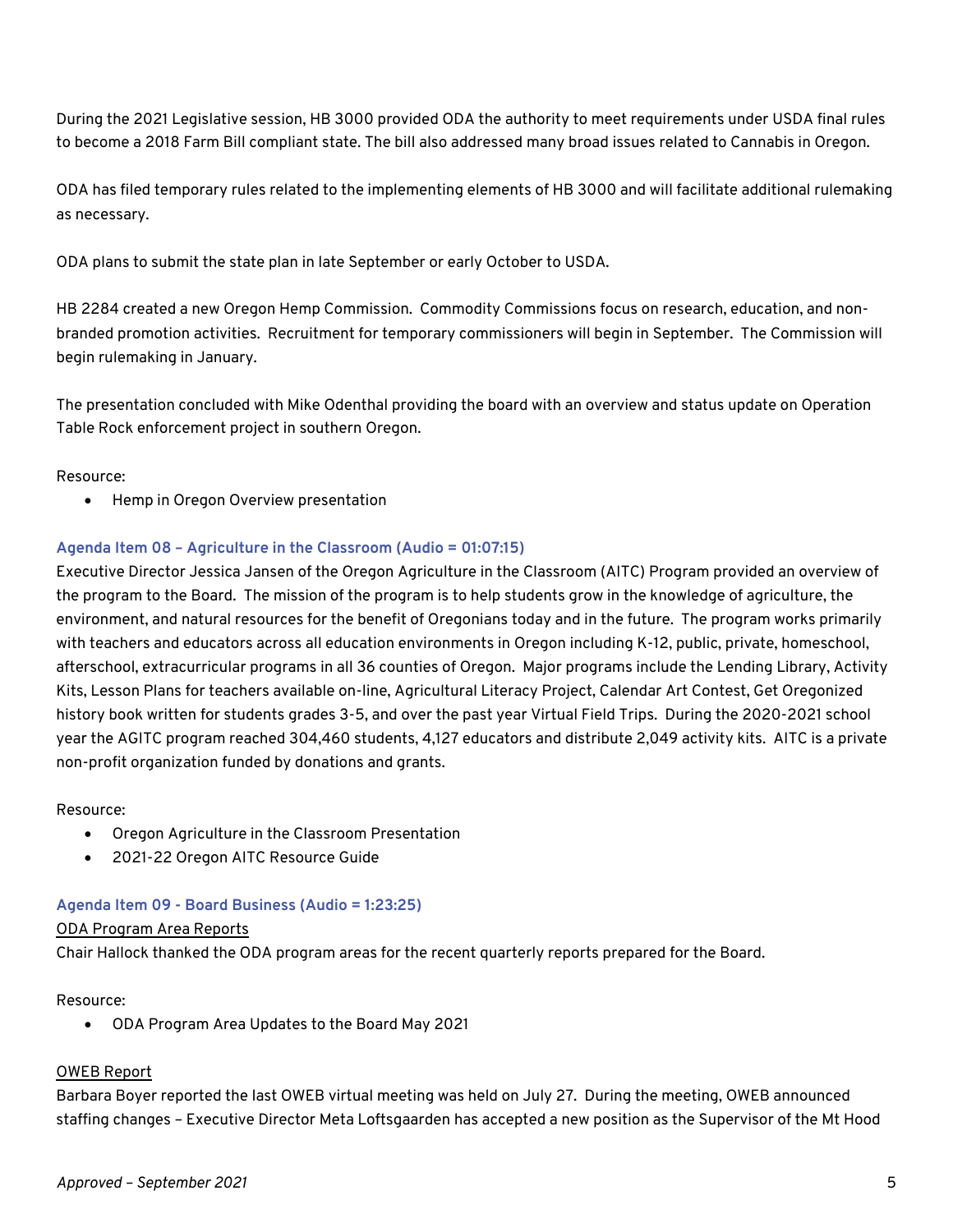National Forest beginning in October and Deputy Director Renee Davis has stepped down as Deputy to accept a new position at OWEB.

Barbara will now serve as the Co-Chair of the OWEB board.

# Oregon Agricultural Heritage Commission Recommendations

Director Taylor reviewed for new Board members the role the Board must recommend four farmer/rancher representatives and one Ag Water Quality representative who serve on the Oregon Agricultural Heritage Commission. Currently one farmer/rancher representatives' term will expire on January 1, 2022. As outlined in the memo to the Board, members have the option to recommend the re-appointment of Mr. Doug Krahmer to a second term or solicit applications to fill the farmer/rancher position.

#### **MOTION:**

A motion was made by Barbara Boyer to recommend Doug Krahmer be appointed to a second term on the Oregon Agricultural Heritage Commission. Seconded by Elin Miller. No discussion followed. Motion passed unanimously.

#### **Action Item:**

ODA will prepare a letter for Vice-Chair Harper's signature to be sent to the Oregon Watershed Enhancement Board with the recommendation.

#### Resource:

• Memo to the Board – Oregon Agricultural Heritage Commission Recommendations

# Review of Public Comment

Board members had a brief discussion regarding the public comments on the proposed Portland Water Bureau water filtration project. ODA's Land Use & Water Planning Coordinator Jim Johnson is aware of the project and has been talking with Multnomah County and members of the public and providing technical assistance around land use laws. To date no application has been submitted to Multnomah County for the project that would be open for public comment. Board members asked ODA to follow the project and to provide an update at a future meeting. Board members formed a workgroup including Elin Miller, Barbara Boyer, Josh Zielinski, and Chad Allen to follow the project.

#### 2022 Meeting Dates

Board members discussed setting meeting dates for 2022. The Board meets at least once quarterly each year. Future meetings will be held in-person, if possible, and will likely have a virtual component. Possible in-person meeting locations include Tillamook, Corvallis, Salem, and Ontario.

#### **Action Item:**

ODA will send a Doodle poll to Board members to identify possible meeting dates for 2022.

#### Resource:

• Memo to the Board – 2022 Meeting Dates and Locations